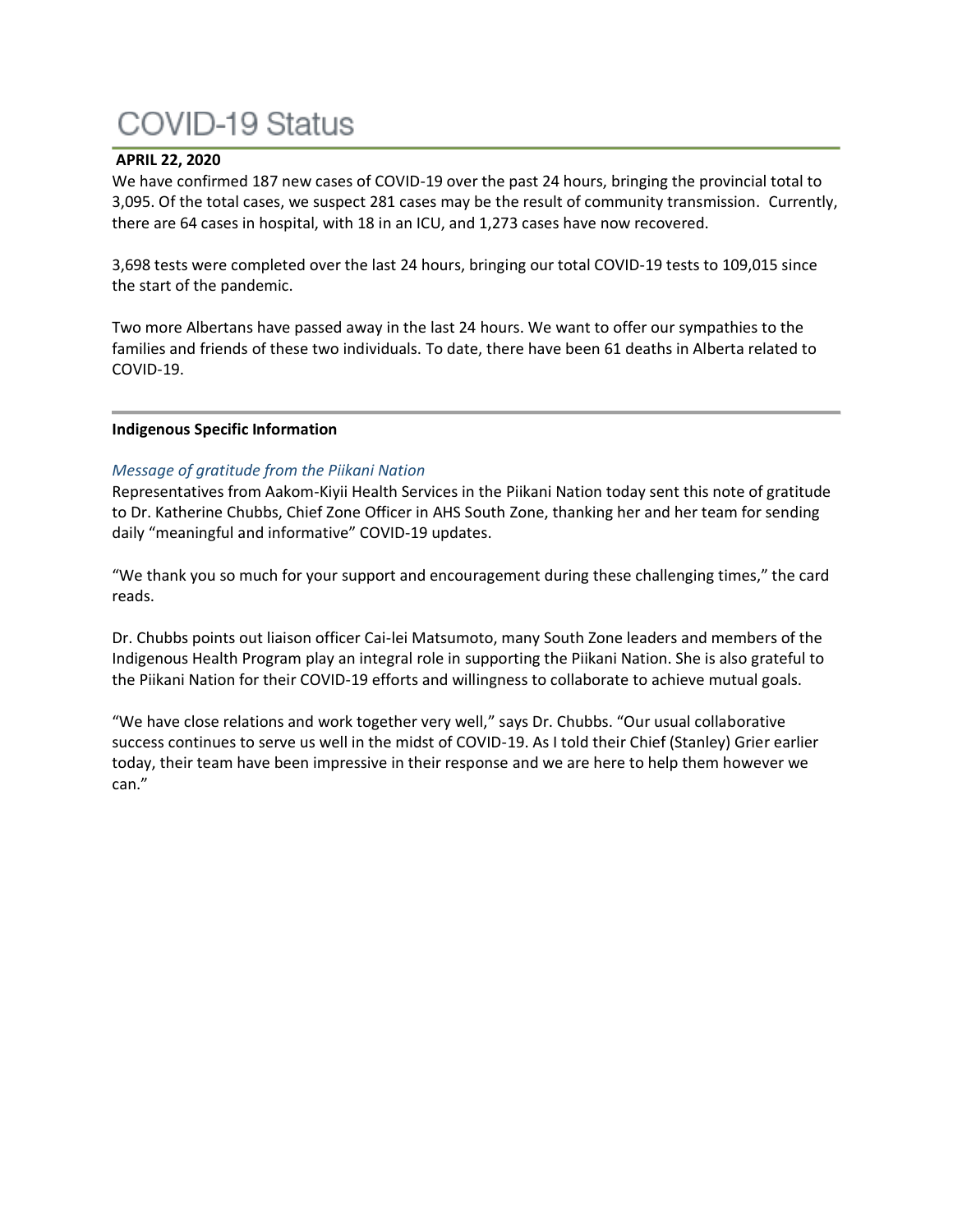

# Things You Need to Know

### **Information on active outbreaks at continuing care, acute care sites now online**

Starting today, the Government of Alberta is posting online the location and facility name of active outbreaks in the province. The information can be found at [alberta.ca/covid19.](http://www.alberta.ca/covid19)

The outbreaks being posted are at any sites where there have been two or more confirmed cases of COVID-19. This is usually an indication that a transmission has occurred within a facility.

Public health is involved in facilities even before this happens. All congregate care sites in the province are required to report to public health if they have even one resident or staff member with any COVID symptoms. An outbreak is declared if even one staff or resident is confirmed to have COVID. Having a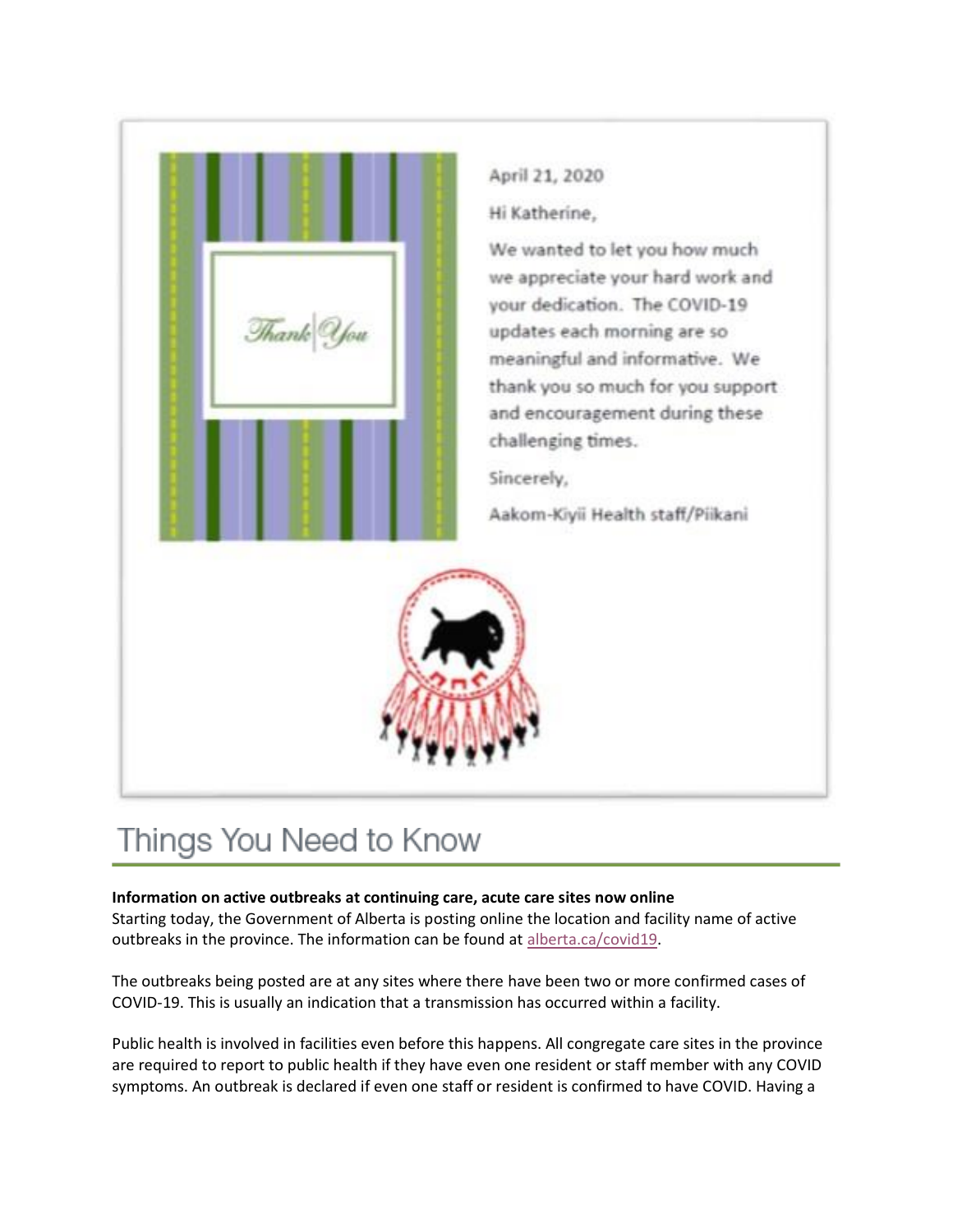low threshold for reporting and outbreak measures ensures public health is immediately involved to support the facility to protect residents and staff from spread of the virus.

An outbreak is declared over only when four weeks have passed with no new cases.

Right now, the province has only listed outbreaks in continuing care and acute care facilities but the goal is to expand to other settings in the weeks to come.

### **PPE Tip of the Day**

The daily series - *PPE Tip of the Day* – features quick and simple reminders you can take forward into your practice, from shift to shift.

### Putting on your surgical mask

Place earloops/secure ties snugly to your head. Next, form the strip around the bridge of your nose. Finally, pull the bottom of the mask down below your chin.

### In the Zones

### **Zone Emergency Operations Centre (ZEOC) — Edmonton Zone**

After three weeks of operation, the Secondary Assessment Centre in Edmonton has assessed and treated nearly 1,000 referred patients.

The University of Alberta's Butterdome, normally a 5,500-seat, multi-use arena, was transformed into an assessment centre for patients exhibiting respiratory or ILI (influenza-like illness), or have COVID-19. The site offers short-term treatment or medical support for people who are unable to visit an emergency room or physician's office due to the risk of COVID-19 transmission. Patients are referred to the site after calling Health Link (811), being assessed by a Health Link nurse, and getting a referral. Up to 60 people are assessed daily at the site, which operates up to 16 hours a day, seven days a week, depending on demand.

About 30 AHS staff work at the site in a day, including physicians, registered nurses and licensed practical nurses. They look after patients who don't need to go to an emergency department or be admitted to hospital, while identifying those who may be in the early stages of illness. Managing patients in the community using assessment criteria has allowed for a safe reduction in emergency department visits, while maintaining a process for rapid, co-ordinated transfer to inpatient care, if needed.

The Butterdome assessment centre is made possible through collaborations between AHS Community Health and community physicians and nurse practitioners, which have ensured family physicians receive followup information for their patients.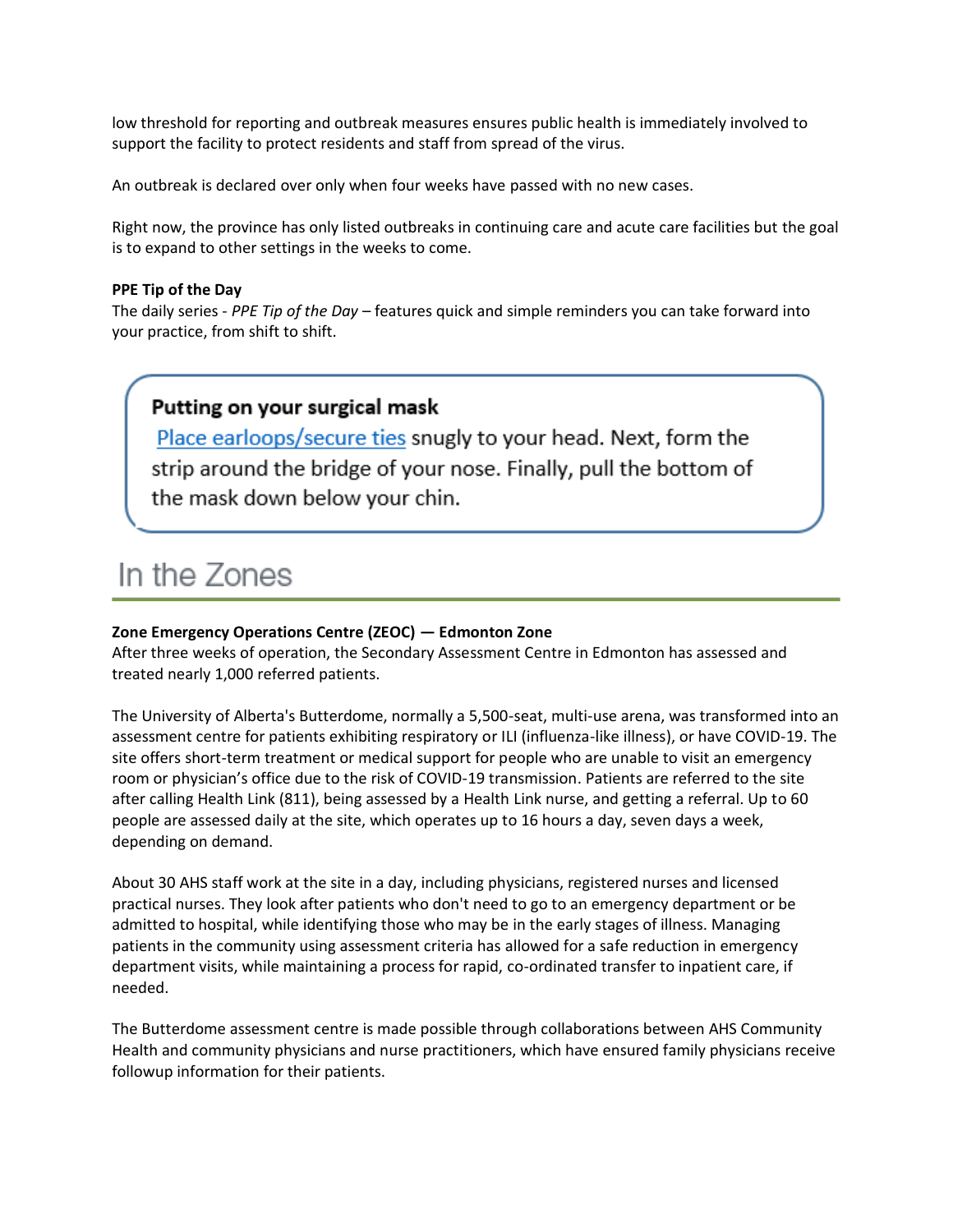The Edmonton Zone ZEOC wishes to highlight:

- · The collaboration between Community Health educators and University of Alberta Faculty of Nursing to provide nurse education.
- · The SCOPE Program (for colorectal cancer screening) supporting referrals from Health Link and booking patients accordingly.
- · The redeployment of several community health service staff members, who have been flexible and amazing to work with.
- · The use of respiratory therapists to support registered nurses with respiratory assessment and oxygen therapy.

"Clinical and support staff from AHS Community Health Services, along with community family physicians and nurse practitioners, have shown great communication and innovation in the midst of constant change to serve the health needs of Edmontonians," says Aleem Rajani, Program Manager for Primary Care and the SCOPE Program. "Our staff truly exemplify our central motto: be excellent!"

## Be Well - Be Kind

### **AHS COVID-19 Podcast — Chronic Respiratory Illness**

The threat of COVID-19 can create anxiety for Albertans living with chronic respiratory illness. AHS respiratory therapist Rena Sorensen shares some important information and advice to help better understand the impact COVID-19 is having on these patients.

Excerpts from the interview can be watched in this video, and the full interview can be heard in this podcast.

Hear other interviews on the [AHS COVID-19 Podcasts page](https://www.albertahealthservices.ca/news/Page15434.aspx) on the AHS website.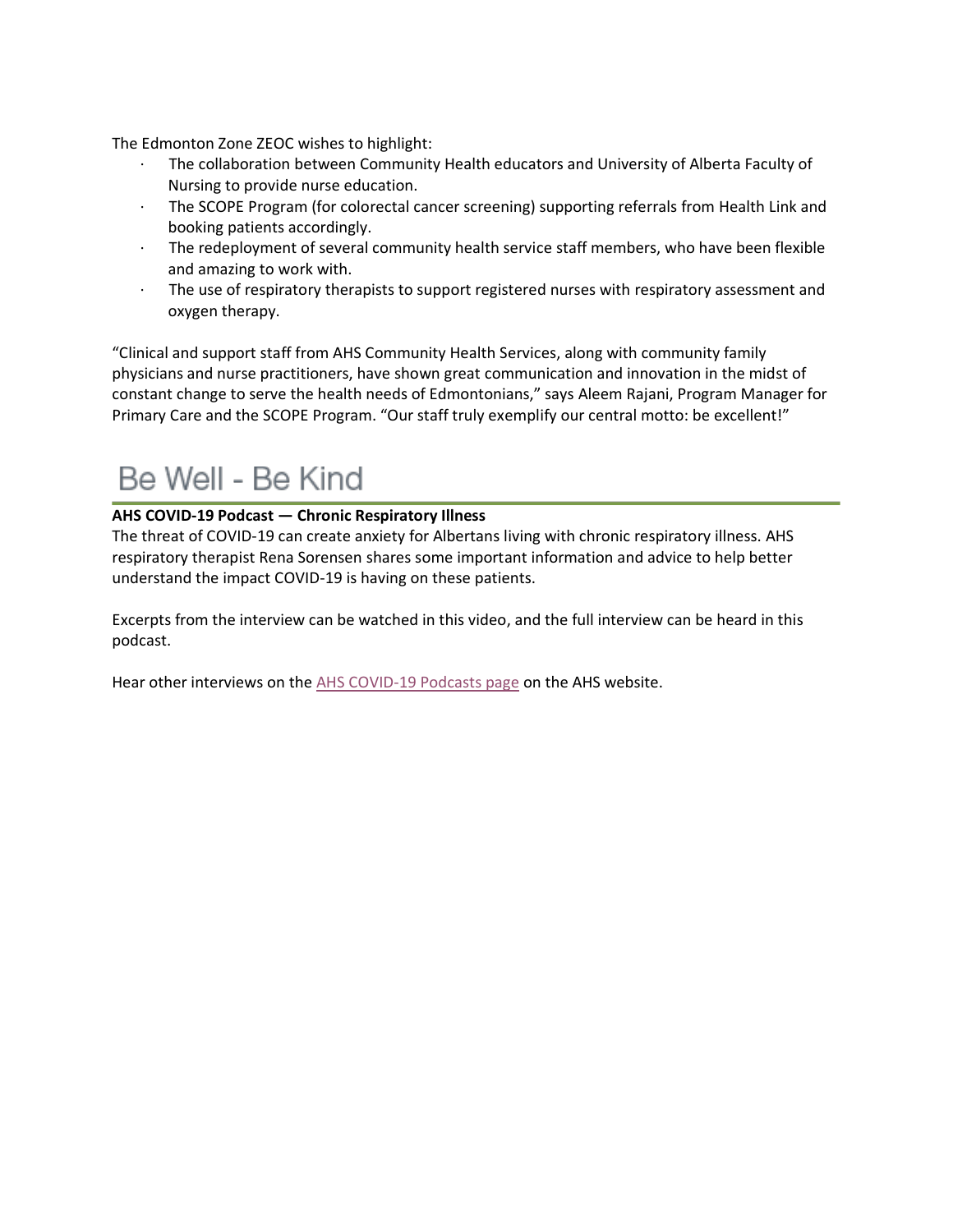

Rena Sorensen, Respiratory Therapist: How COVID-19 impacts patients with chronic respiratory illness

### **Shout Out**

### *Message from the AHS Board*

Staff and physicians at Alberta Health Services are once again demonstrating extraordinary effort, dedication and resiliency — this time in response to the COVID-19 pandemic. We want all of you to know that members of the AHS Board join Albertans from across the province to thank you for your hard work and effort.

As you likely know, AHS/Alberta Health modelling projections show the province is still a few weeks away from reaching peak demand on the health system. This means pressures on the health system  $$ and on all of you — will increase throughout April and May. This will be a difficult time — for all of us in the health system, especially our heroes on the front lines, and for all Albertans. Excellent planning and preparation have put AHS in a good position to deal with the expected surge in patients. We have increased our acute care capacity, our ICU capacity and our number of ventilators. We have sufficient supplies of personal protective equipment to keep our front-line workers safe. We've provided support to continuing care facilities to help protect the vulnerable populations who live there. And the number of COVID-19 tests we're completing is helping us monitor the spread of the virus and develop strategies for containment.

Our planning, our preparation and our ongoing support of our patients and partners have been made possible through your coordinated efforts within our integrated, provincewide health system. Members of the AHS Board have always been proud of your achievements; we are humbled by all you are doing now for Albertans and for each other.

On behalf of the AHS Board: Thank you. Be safe. Be well.